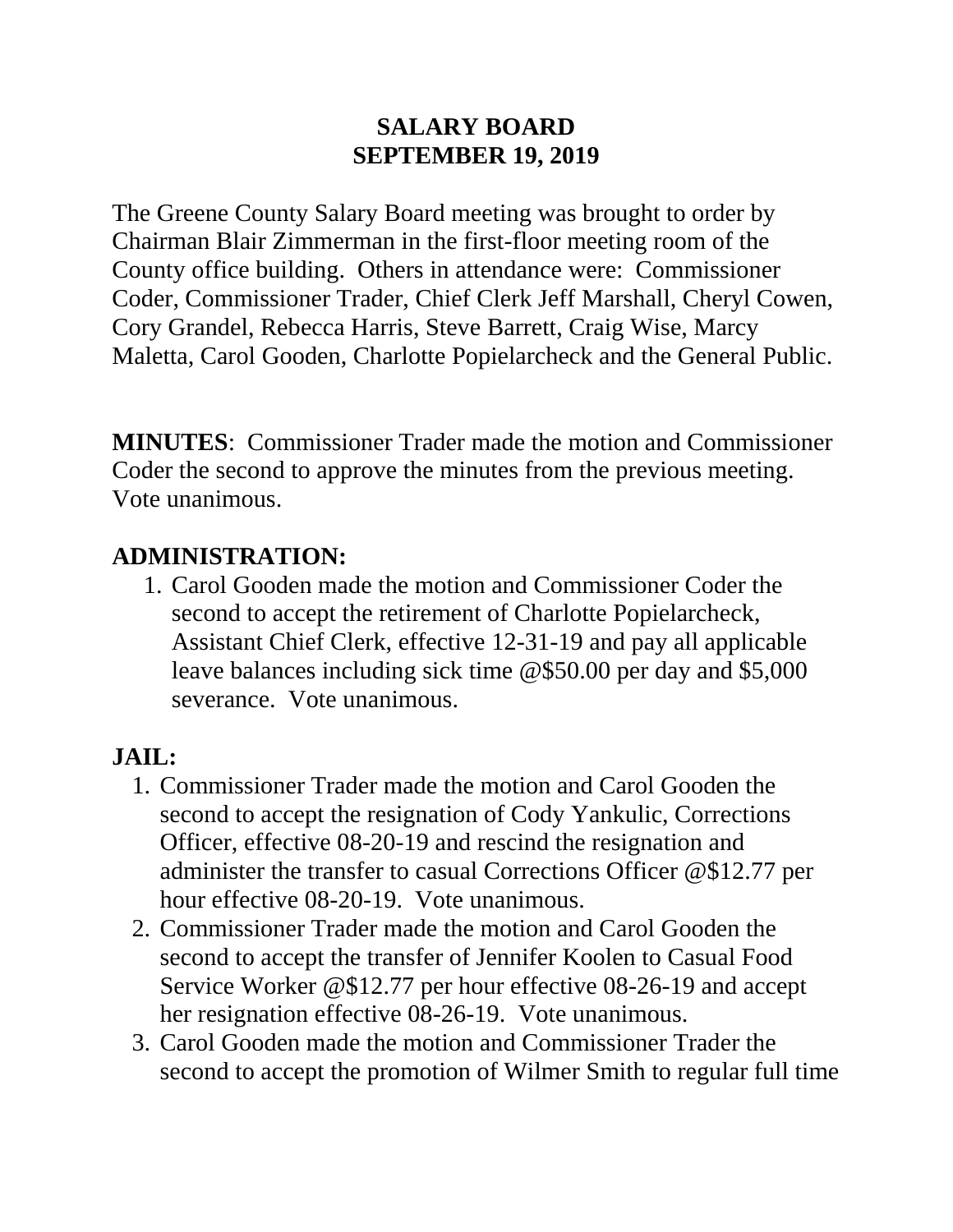Corrections Officer II @\$20.46 per hour effective 09-07-19. Vote unanimous.

4. Commissioner Trader made the motion and Carol Gooden the second to hire Misty Lewis and Kristie Kesner as casual Food Service Workers @\$12.77 per hour effective 09-17-19. Vote unanimous.

# **CYS:**

- 1. Carol Gooden made the motion and Commissioner Trader the second to accept the resignation of Davine Arnold, CYS Casework Supervisor, effective 08-19-19. Vote unanimous.
- 2. Carol Gooden made the motion and Commissioner Trader the second to accept the resignation of Alexis Climes, CYS Casework Supervisor, effective 08-30-19. Vote unanimous.
- 3. Commissioner Trader made the motion and Carol Gooden the second to accept the resignation of Sydnie Whitacre, Caseworker, effective 09-10-19. Vote unanimous.
- 4. Carol Gooden made the motion and Commissioner Trader the second to accept the reclassification of Gerard Schuster from probationary to regular status Caseworker I @\$20.08 per hour UMWA HS/CYS effective 08-04-19. Vote unanimous.
- 5. Carol Gooden made the motion and Commissioner Trader the second to accept the resignation of Michelle Howard, CYS Casework Supervisor, effective 09-20-19. Vote unanimous.

# **IDD:**

1. Carol Gooden made the motion and Commissioner Trader the second to accept the resignation of Lori Lhota, IDD Supports Coordinator, effective 09-06-19. Vote unanimous.

# **HUMAN SERVICES:**

1. Commissioner Trader made the motion and Carol Gooden the second to accept the transfer of Emily Luckey to regular full time SAFE Specialist @\$18.98 per hour MG PG 6 effective 08-19-19. Vote unanimous.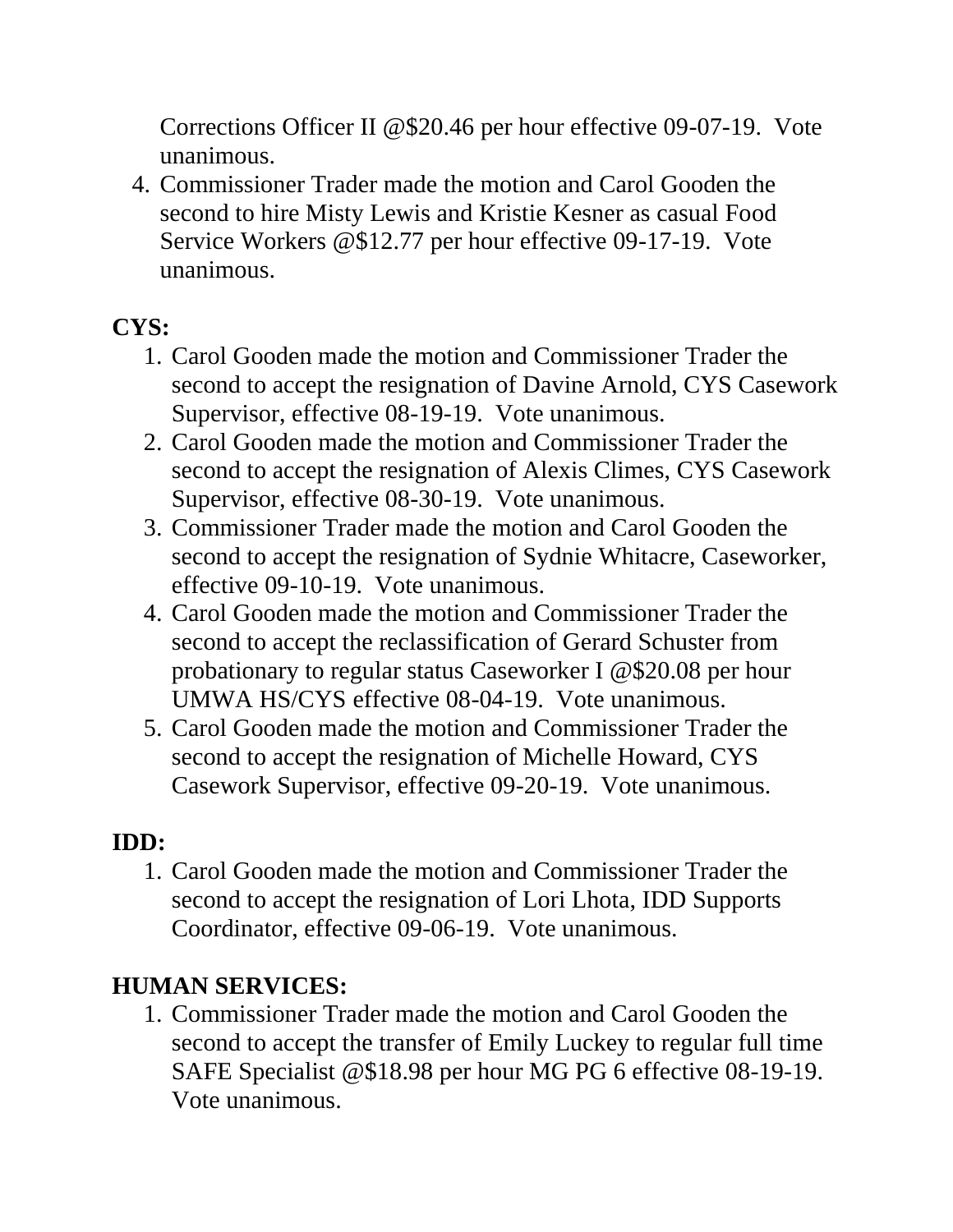- 2. Carol Gooden made the motion and Commissioner Trader the second to accept the reclassification of Minnie Boles from probationary to regular status Housing Caseworker I @20.08 per hour UMWA HS/CYS effective 08-04-19. Vote unanimous.
- 3. Commissioner Trader made the motion and Carol Gooden the second to accept the retirement of Karen Bennett, Human Services Administrator, effective 08-31-19 and pay applicable leave balances including sick time @\$50.00 per day and \$5,000 severance. Vote unanimous.

#### **911:**

- 1. Carol Gooden made the motion and Commissioner Trader the second to rescind the hiring of Hannah Boyle and Stacey Inghram as casual 911 Telecommunicator, effective 08-12-19. Vote unanimous.
- 2. Commissioner Trader made the motion and Carol Gooden the second to accept the reclassification of David Shaw to regular full time 911 Telecommunicator III @\$20.44 per hour SEIU PG 14 effective 07-29-19. Vote unanimous.

# **DISTRICT ATTORNEY:**

- 1. Carol Gooden made the motion and Commissioner Trader the second to accept the resignation of Patrick Fitch, Assistant District Attorney, effective 08-23-19. Vote unanimous.
- 2. Carol Gooden made the motion and Commissioner Trader the second to accept the promotion of Brianna Vanata to regular full time first Assistant District Attorney @\$60,000 per year effective 09-09-19. Vote unanimous.

### **TRANSPORTATION:**

1. Commissioner Trader made the motion and Carol Gooden the second to accept the resignation of Roy Keys, Van Driver, effective 10-15-19. Vote unanimous.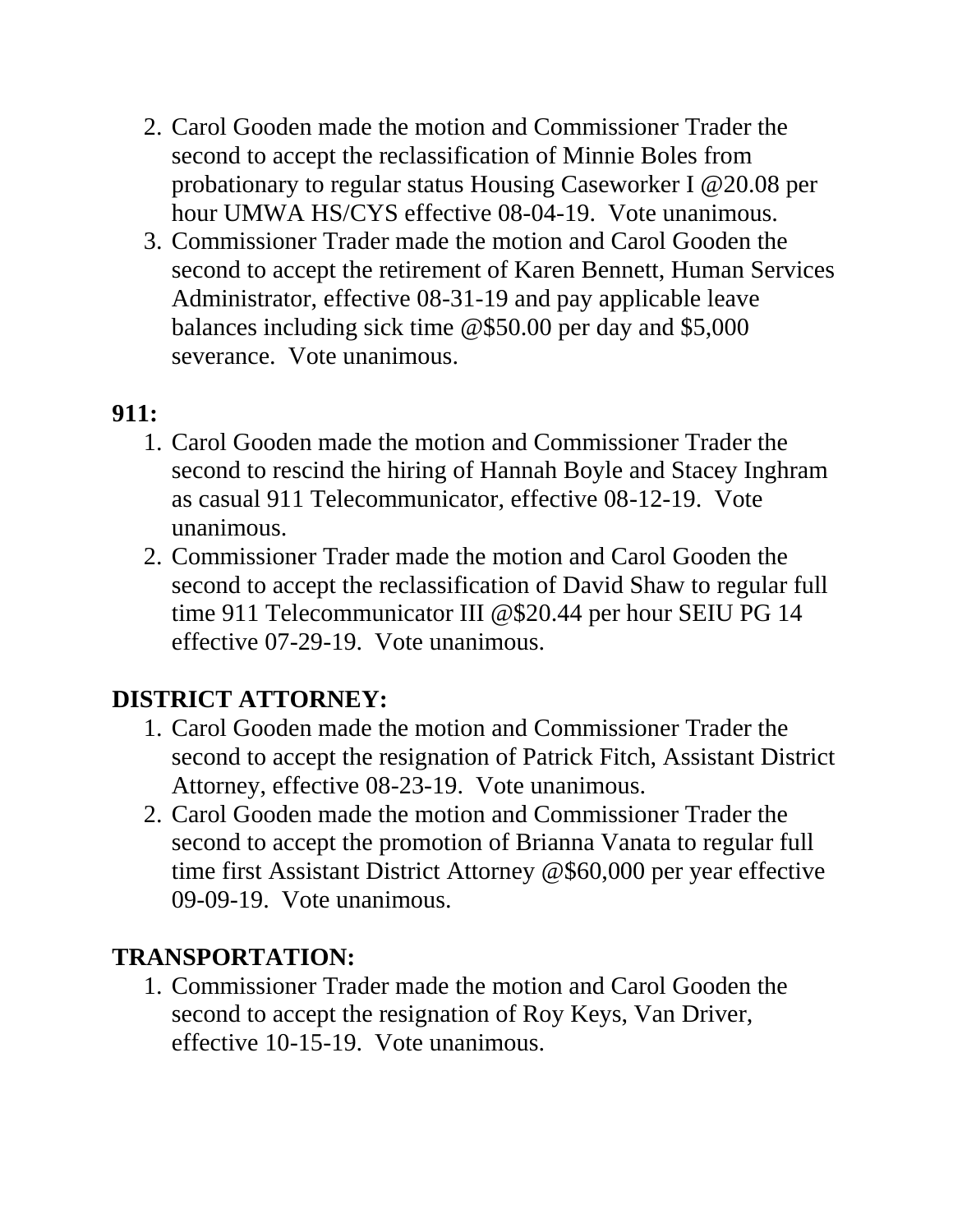#### **SHERIFF:**

- 1. Carol Gooden made the motion and Commissioner Trader the second to accept the resignation of Lisa Jordan, Security Officer, effective 09-03-19. Vote unanimous.
- 2. Commissioner Trader made the motion and Carol Gooden the second to accept the resignation of Samantha Galterio, Security Officer, effective 09-12-19. Vote unanimous.

### **CDBG:**

- 1. Commissioner Trader made the motion and Commissioner Coder the second to accept the title change for Toni Ferencak to regular full time CDBG/HOME Associate effective 08-21-19 with no change in salary. Vote unanimous.
- 2. Carol Gooden made the motion and Commissioner Trader the second to accept the transfer of Bonnie Davis to regular full time CDBG/HOME Associate @\$16.02 per hour effective 09-29-19. Vote unanimous.
- 3. Commissioner Trader made the motion and Carol Gooden the second to accept the promotion of Crystal Simmons to regular full time CDBG/HOME Program Director @\$47,603.01 per year exempt effective 08-21-19. Vote unanimous.

### **TAX ASSESSMENT:**

1. Carol Gooden made the motion and Commissioner Trader the second to accept the reclassification of Jackalyn Jeffries to Administrative Assistant I @\$19.28 per hour SEIU PG 9 effective 08-29-19. Vote unanimous.

### **RECREATION:**

1. Commissioner Trader made the motion and Carol Gooden the second to accept the retirement of Jake Blaker, Parks and Recreation Director, effective 11-30-19 and pay all applicable leave balances including sick time at \$50.00 per day and \$5,000 severance. Vote unanimous.